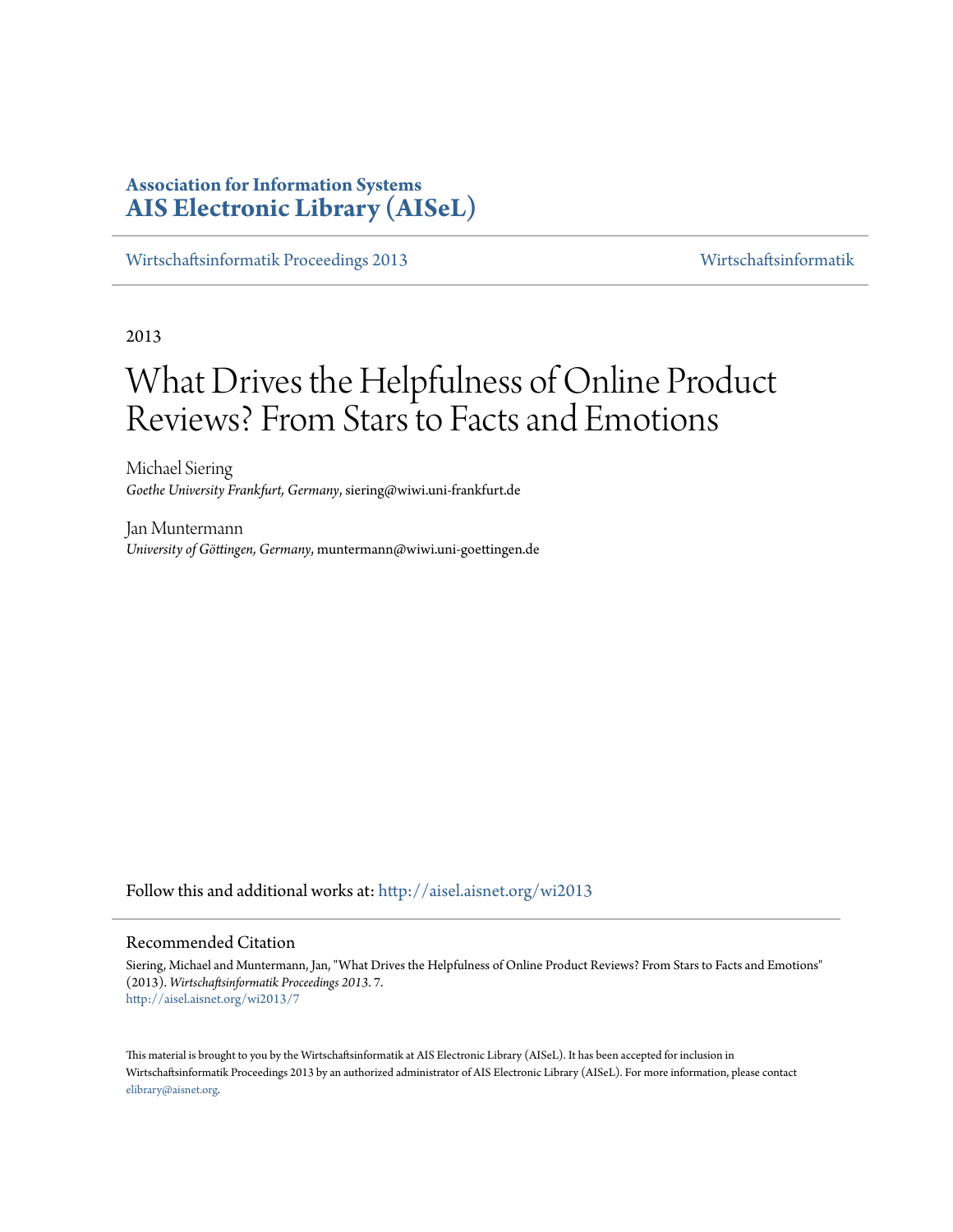# **What Drives the Helpfulness of Online Product Reviews? From Stars to Facts and Emotions**

Michael Siering<sup>1</sup> and Jan Muntermann<sup>2</sup>

<sup>1</sup> Goethe University Frankfurt, Germany siering@wiwi.uni-frankfurt.de <sup>2</sup> University of Göttingen, Germany muntermann@wiwi.uni-goettingen.de

**Abstract**. For consumers, online product reviews have become an important source for product-related information. Furthermore, they represent a beneficial addition to online retailers' websites. Due to the increasing amount of available product reviews, identifying the most helpful product reviews represents an important task in order to reduce information overload. Therefore, the factors influencing review helpfulness have to be identified. Thus, in order to explain review helpfulness, we build upon and extend review diagnosticity theory with concepts from marketing research and propose a research model that includes product quality, review sentiment and review uncertainty. Based on a sample of amazon.com product reviews, we evaluate our research model and find that statements about product quality positively influence review helpfulness. Furthermore, we identify that sentiment as well as uncertainty expressed in product reviews have an impact on review helpfulness. Finally, we confirm that the product category has a moderating effect on these relationships.

**Keywords:** Product Review, Review Diagnosticity, Helpfulness, Content Analysis

# **1 Introduction**

In recent years, online product reviews have become important both for online consumers as well as online retailers. On the one hand, online product reviews represent an important source of information to consumers who base their purchase decisions on reviews provided by websites like amazon.com [1]. On the other hand, online product reviews are an important asset for online retailers since they attract online consumers who may also buy the related products [2].

Due to the enormous amount of reviews available for several products, customers may suffer from information overload, which reduces the beneficial aspects of product reviews [3], [4]. As a consequence, online retailers often display the most helpful product reviews first. In order to determine how helpful a product review is and to rank reviews according to their helpfulness, many online retailers offer their customers the possibility to vote whether a certain review is perceived to be helpful or not.

11<sup>th</sup> International Conference on Wirtschaftsinformatik,

 $27<sup>th</sup>$  February – 01<sup>st</sup> March 2013, Leipzig, Germany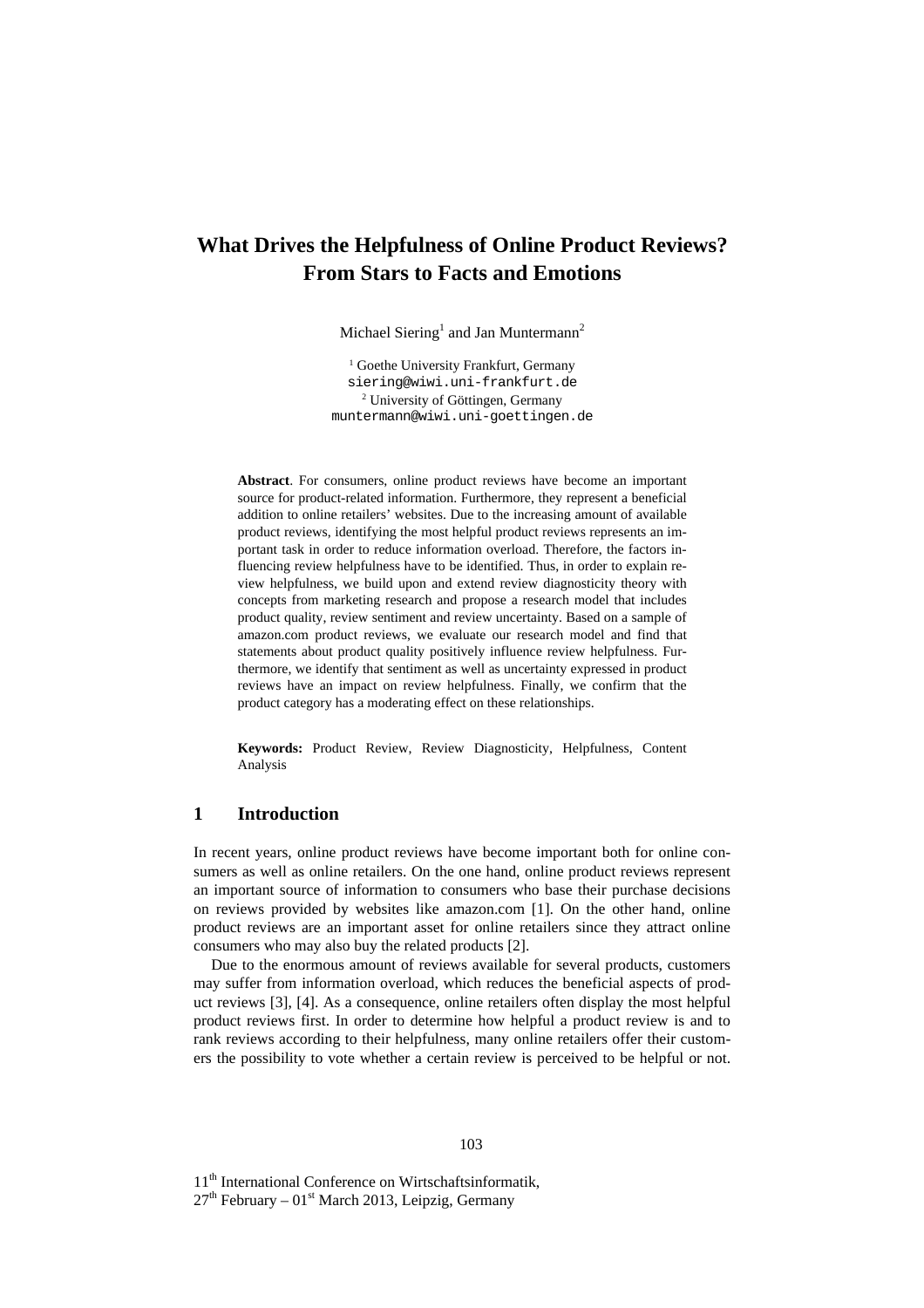However, reviews receive votes over a long time period which hampers the ranking of recent ones. Furthermore, ranking of reviews that have not received any vote is not possible at all [3]. As follows, an appropriate understanding of what makes a review helpful is required for online retailers to assess the helpfulness of reviews that have not been evaluated by online consumers yet.

Next to the impact of online product reviews on sales that has been a field of research for several years [1], [5], [6], recent studies already provide first insights into the characteristics which determine online review helpfulness. Since Mudambi and Schuff (2010) provided evidence that review extremity, review depth and product type have an impact on review helpfulness [2], further studies have explored related characteristics such as specific emotions [4], [7] and review readability [3], [8]. However, previous studies neglect a main factor determining the readers' purchase decision and thus presumably affecting review helpfulness: product quality [9], [10]. As a consequence, it can be assumed that product reviews focusing on product quality will also provide diagnostic value and consequently, contribute to review helpfulness.

Furthermore, previous research does not provide deeper insights into the writing style of the product reviews under investigation since sentiment is often measured by the star rating rather at a textual level [7] or the focus lies on manual analyses of small sample sizes [11]. As already investigated within marketing research, consumers' purchase decisions are influenced by sentiment and the level of certainty expressed within advertising campaigns [12–14]. Consequently, we also investigate whether review sentiment and review uncertainty influence review helpfulness.

Overall, recent studies often neglect the differentiation between two important product categories: search goods and experience goods [15], [16]. Search goods are characterized as products for which information about their quality can be easily obtained before purchasing the product. In contrast, experience goods are defined as goods that often require purchase to evaluate product quality [2]. Thus, these product categories are supposed to influence the information required by consumers and consequently, may also impact perceived review helpfulness [2].

Consequently, our research aims at contributing to review diagnosticity theory by means of providing a better understanding of what contributes to the helpfulness of product reviews in the purchase decision process. Therefore, we build upon the initial model of review helpfulness by Mudambi and Schuff (2010) [2]. Our model extends the original factors *review extremity, review depth* and *product type* in order to incorporate product-related and stylistic aspects in the form of *product quality, review sentiment* and *review uncertainty*. To empirically validate our model, we acquire product reviews related to the 20 most popular products of 6 different amazon.com product categories. Thereafter, we analyze the reviews related to the variables under consideration.

The remainder of this paper is structured as follows. Section 2 presents the background and the research model of our study, including our research hypotheses and the rationale behind them. Subsequently, section 3 provides an outline of our research methodology. The empirical results are presented in section 4. Finally, section 5 summarizes our results and concludes.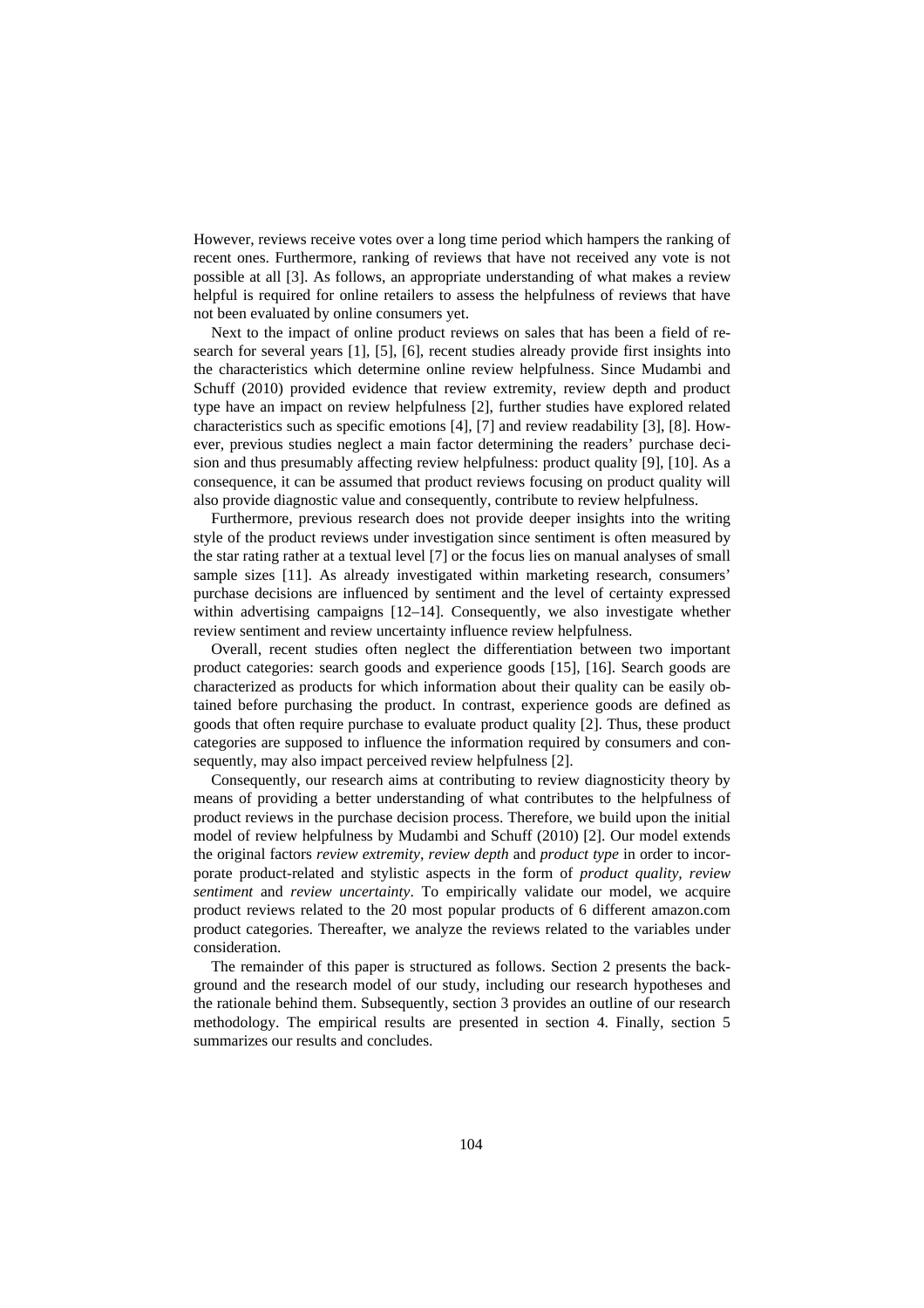# **2 Background and Research Model**

Our study aims to extend the existent research on review helpfulness by laying a focus on product-specific and stylistic aspects as actually expressed within product reviews. Building upon marketing research, we identify product quality, review sentiment and review uncertainty as important factors influencing customers' purchase decisions [9], [17], [18]. Accordingly, these factors may also affect the helpfulness of product reviews that are used to provide information during the purchase decision process [2]. Therefore, our research model includes these factors as independent variables with a hypothesized relationship to review helpfulness ( $H1a - H3a$ ). Furthermore, we also hypothesize a moderating effect of product type, i.e. search good or experience good (H1b – H3b). To improve the robustness of our results and to be able to compare our content-related factors with existent research, our research model (Fig. ) also includes the basic factors proposed by Mudambi and Schuff (2010) [2]. Therefore, review extremity and review depth are treated as control variables to check whether our analysis confirms the original findings. In the following sections, we elaborate on our research model.



**Fig. 1**. Research Model on Review Helpfulness

### **2.1 Review Diagnosticity, Review Extremity and Review Depth**

Review diagnosticity theory is closely related to the notion of information diagnosticity, which encompasses the question of whether a certain piece of information is helpful during the decision-making process or not [4], [19]. Analogously, review diagnosticity theory explains which factors make a review helpful during the different phases of a consumers' purchase decision-making process [2]. Thereby, online consumers can use online product reviews in order to evaluate a product and the available alternatives [1], [2].

Within the basic model of review diagnosticity, Mudambi and Schuff (2010) consider review depth and review extremity as relevant factors determining review helpfulness which is seen as a reflection of review diagnosticity [2]. While extremity ad-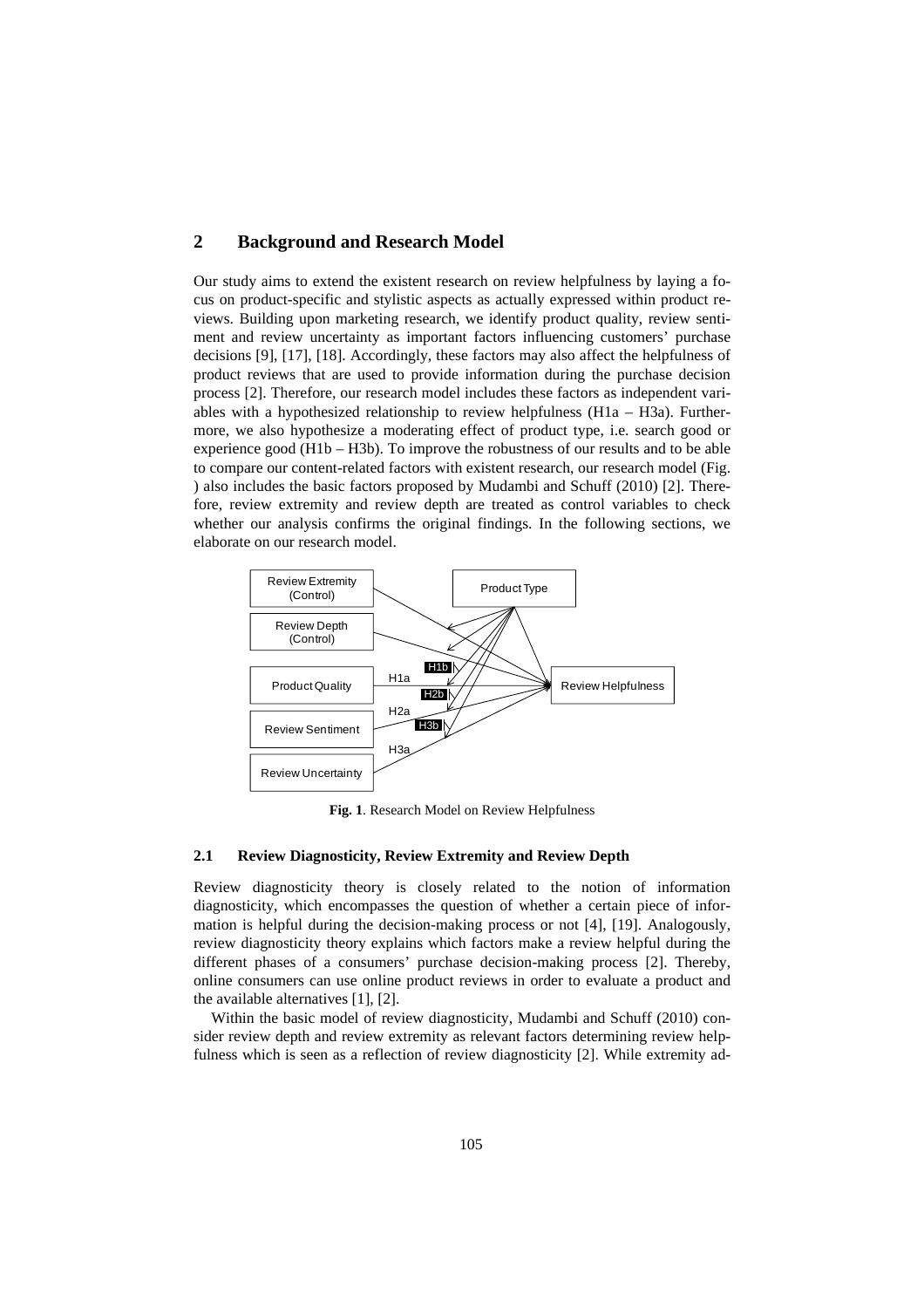dresses "whether the review is positive, negative, or neutral", review depth has been defined as "the extensiveness of the reviewer comment" [2].

For product reviews that usually provide a one (worst) to five (best) star rating, review extremity "is the extent to which an individual's attitude deviates from the midpoint" [20]. In the literature, different studies have investigated the effect of review extremity, whereas mixed results have been found. On the one hand, extreme book reviews have been found to be more helpful compared to moderate reviews [5] and extreme evaluations have been shown to increase the likelihood of acceptance of advices given [21]. On the other hand, it is shown that extreme positions can negatively impact perceived source competence [22]. These presumably contradictory results guided Mudambi and Schuff (2010) to consider product type (i.e. experience vs. search good) as a moderating factor because the impact of review extremity could depend on the product type explored [2]. Based on their argument that, for experience goods, objective content should be preferred over extreme content, they hypothesize that for experience goods, extreme reviews are less helpful than moderate ones. To cover this aspect in our model, and to be able to compare the factors of the original model with the factors of our extended model, we include review extremity as well as the moderating effect of product type as control variables.

Furthermore, review depth represents another factor related to review helpfulness [2]. High review depth increases the amount of information available to the consumer which helps in the process of making a purchase decision. Consequently, increased review helpfulness has been found for reviews providing more detailed information [23] since increased review depth contributes to an increased amount of information that is available to consumers without any additional search costs [2]. Moreover, the effect of review depth on review helpfulness has also been argued to depend on product type. Following Mudambi and Schuff (2010), consumers of search goods are more likely to be interested in objective attributes and features, which are delivered by reviews providing more detailed information. Consequently, their hypothesis suggests that review depth in general has a positive effect on a review's helpfulness, which will be even more significant for search goods [2]. To control for this aspect, we also include review depth and the moderating effect of product type as control variables in our extended model.

#### **2.2 Product Quality**

Product quality can be defined as the "consumer's judgment about a product's overall excellence or superiority" [9] and covers the aspect of whether a product review provides detailed information on a products' core characteristics. In contrast to review depth, which is usually assessed on the basis of review word count [2], [7], product quality accounts for the level of detail with regard to relevant product performance characteristics, i.e. how much information on relevant quality characteristics is included within the review.

Product quality plays an important role for the product choice of consumers, but as compared to price information, product performance characteristics are much more difficult to obtain [15]. Furthermore, information on product or service quality is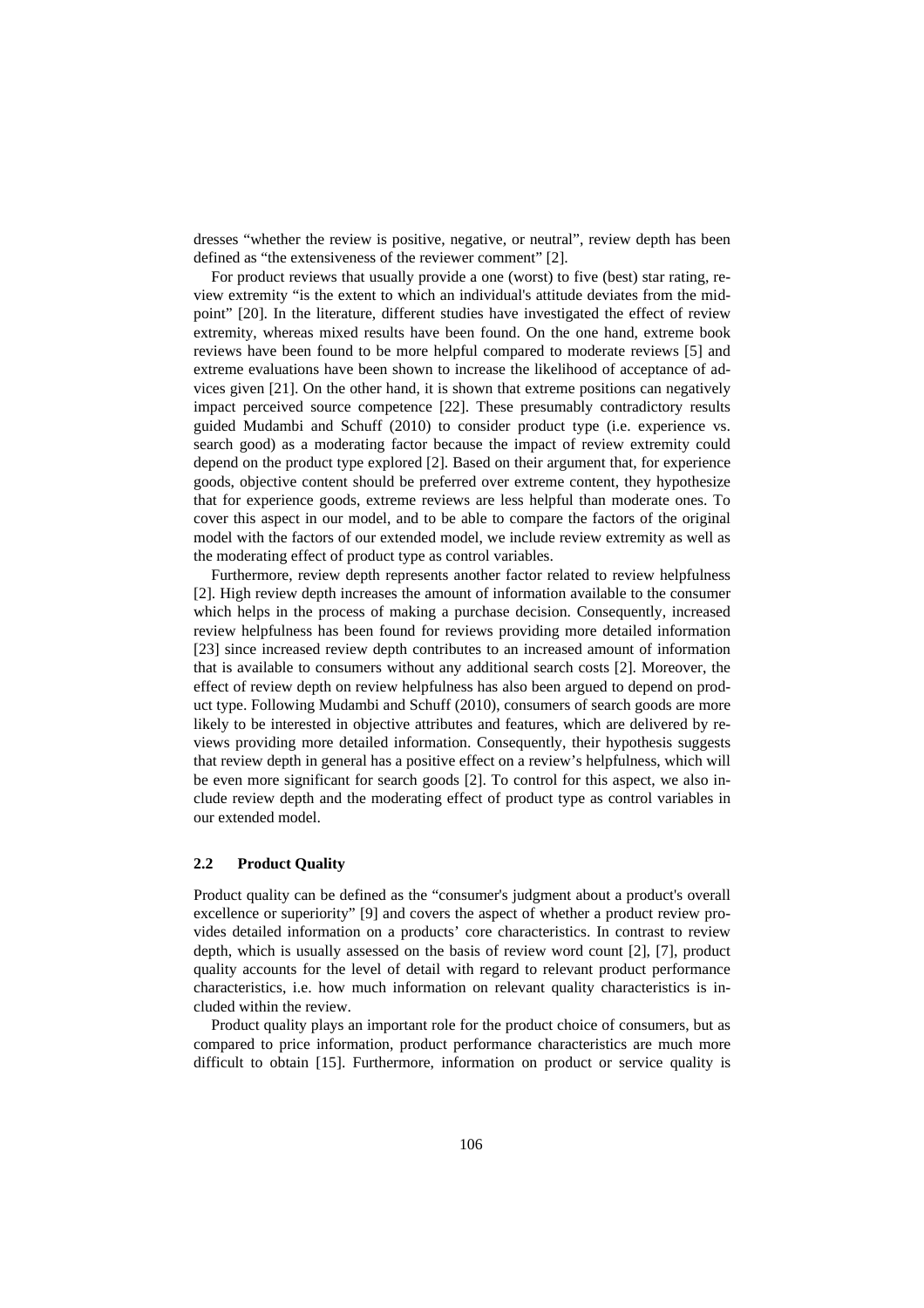highly relevant related to consumer attitudes and intentions [10], [24]. We therefore hypothesize: *More detailed statements on product quality have a positive effect on review helpfulness (H1a).*

As product features and characteristics of search goods, including product quality, can be evaluated more easily before purchase compared to experience goods [15], [25], it can be assumed that information related to product quality is more valuable to consumers when it is hard to obtain. As a consequence, we hypothesize: *The product type moderates the effect of statements related to product quality on review helpfulness, and the effect is greater for experience goods than for search goods (H1b).* 

#### **2.3 Review Sentiment**

Sentiment represents an "attitude, thought, or judgment prompted by feeling" [26]. In the context of product reviews, sentiment covers the emotional statements expressed within the text. Thereby, review sentiment differs from other review aspects such as the star rating. Although the star rating is often used for sentiment classification [27], it rather focuses on the overall product evaluation than on the language used within the review. In recent years, the impact of sentiment expressed in textual sources on purchase decisions has been confirmed [28].

From a theoretical perspective, the potential relevance of review sentiment can be derived from the emotional value perceived by a customer related to the product. The emotional value affects the purchase decision and can be defined as "the utility derived from the feelings or affective states that a product generates" [17]. As follows, the more positive the review sentiment is, the higher may be the positive impact on the emotional value of the product and thus the review could be more helpful to consumers since it signalizes that the product is worth to consider [11]. In consequence, positive (negative) online review sentiment is supposed to lead to higher (lower) purchase intentions [29]. In this context, it can be assumed that an increased emotional value also leads to an increased satisfaction with the product review and thus increases review helpfulness. We therefore hypothesize: *More positive review sentiment has a positive effect on review helpfulness (H2a).*

However, to a certain extent, even negative sentiment can be helpful to consumers. For experience goods (first-run films in the UK), critical reviews have been found to have a significant effect on consumers as they positively affect revenues [30]. Thus, unfavorable product information may play a more important role for consumer behavior compared to favorable product information [31]. This phenomenon is widely discussed as negativity bias, after which, and compared to positive attitude, a negative attitude does have a stronger effect on behavior [32], [33]. As already discussed, experience goods are harder to evaluate before purchase than search goods. In this context, negative sentiment can be perceived to be more accurate and helpful [7]. As follows, online consumers will rather value negative sentiment representing other customers' perceptions. We therefore hypothesize that product type has a moderating effect on the relationship between review sentiment and review helpfulness: *The product type moderates the effect of review sentiment on review helpfulness, and for experience goods, negative sentiment becomes more valuable (H2b).*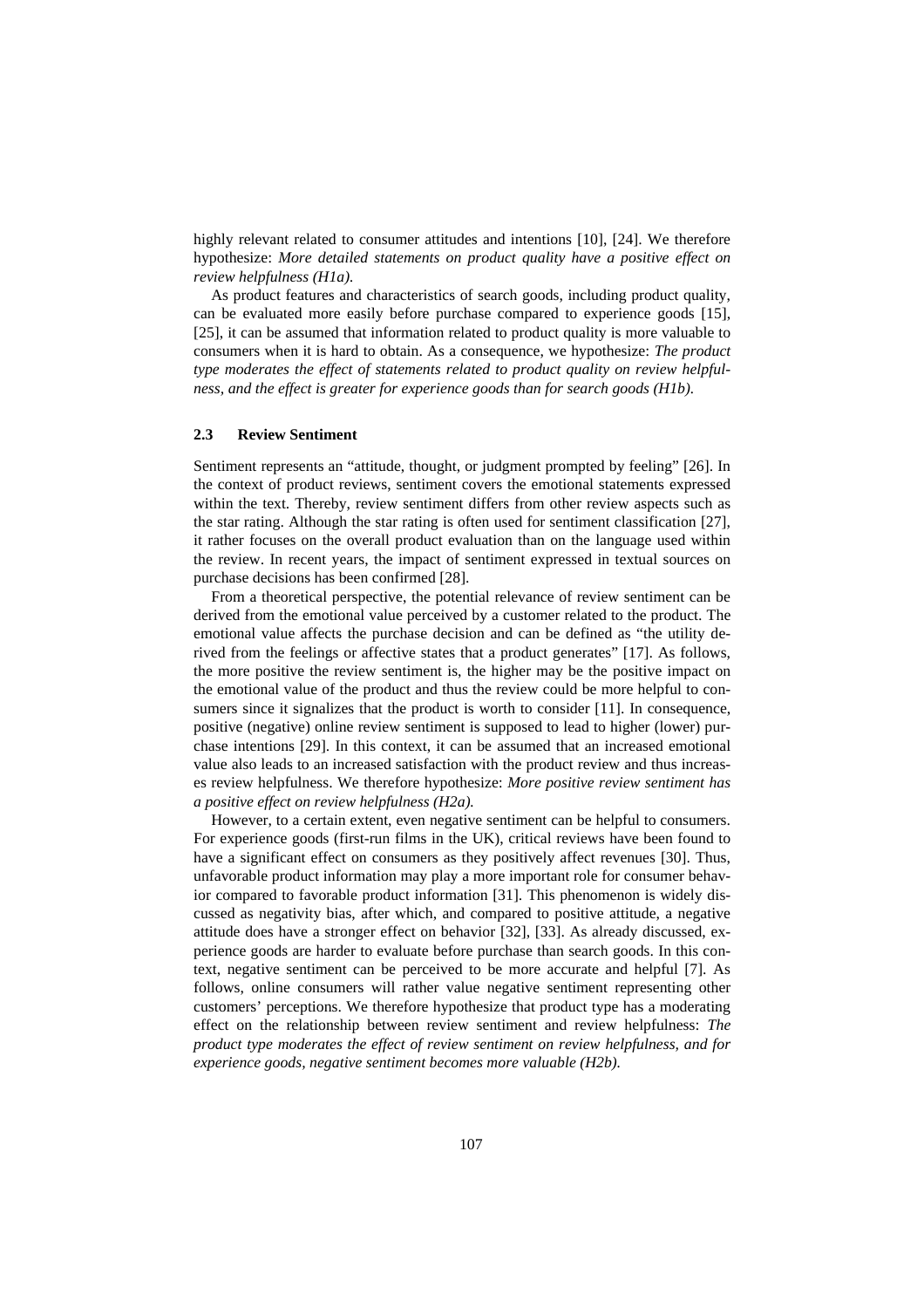#### **2.4 Review Uncertainty**

In general, (un-)certainty can be defined as "the degree to which an individual is [not] confident that his or her attitude toward an object is correct" [20]. More specific, review uncertainty addresses a reviews' ability to provide a clear judgment or evaluation of a certain products' attributes that are relevant for the customers' purchase decision [18]. An impact of higher certainty on perceptions of others has been found to be significant in the literature. As illustrated by Marks and Miller (1985), certainty about one's opinion correctness positively affects its projection [12]. Further, and in the context of buyer behavior theory, having an overall confidence in a product brand positively affects the corresponding purchase decision [13]. In the case of a product review mainly conveying high uncertainty, it can be assumed that the product review as well as the information within the product review is perceived to be less helpful for the following purchase decision. We therefore hypothesize: *Review uncertainty has a negative effect on review helpfulness (H3a).*

With regard to search goods, consumers are more interested in specific and objective information on actual product characteristics [2]. In contrast, the evaluation of experience goods is more subjective and depends on each reviewer's personal perceptions [15]. Thus, in the case of conflicting perceptions and attitudes between reviewers and online consumers, it can be assumed that product reviews which are connected with uncertainty are perceived to be less provoking. Consequently, it can be assumed that the general negative impact of review uncertainty is reduced for experience goods. As follows, we expect a moderating effect of the product type and hypothesize: *The product type moderates the effect of review uncertainty on review helpfulness, and the effect is greater for search goods than for experience goods (H3b).* 

# **3 Research Methodology**

#### **3.1 Dataset Acquisition**

To evaluate our research model empirically, we focus on product reviews that have been published on amazon.com. Thereby, we select reviews related to search and experience goods. For that purpose, we focus on the six product categories as applied by Mudambi and Schuff (2010) [2] and select the 20 best selling products for each category. A detailed definition of the different product categories covered can be found in Table1. For each product, we acquire the corresponding product reviews. Therefore, we download review text, star rating, the number of people rating the review as helpful and the total number of people rating the review.

**Table 1.** Product categories taken into account within this study as defined by [2]

| <b>Product Categories</b><br><b>Product Type</b> |                                                        |  |  |
|--------------------------------------------------|--------------------------------------------------------|--|--|
| Search Good                                      | Camera & Photo, Computer Printers, Cordless Telephones |  |  |
| <b>Experience Good</b>                           | MP3 Players, Music, PC-compatible Games                |  |  |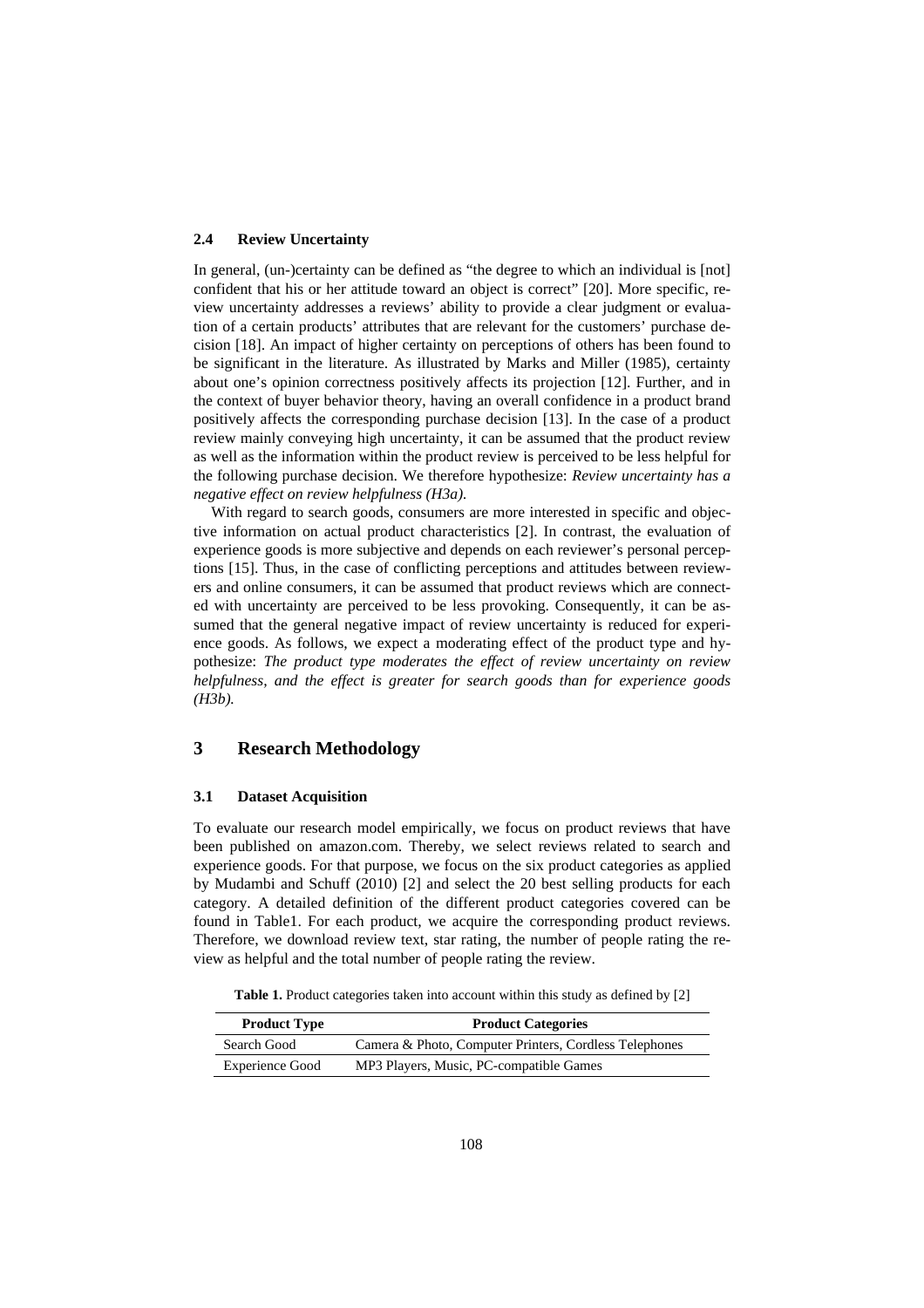Overall, we focus on product reviews that received at least ten votes in total, which ensures reliability of results: In the case of a small amount of votes, a small number of online customers could have a large influence on the helpfulness score: in the case of one total vote, this vote determines whether the helpfulness score is 0% (not helpful) or 100% (which indicates that the review is very helpful).

#### **3.2 Variable Operationalization**

In order to be able to test our research hypotheses, we operationalized the different variables of interest by means of content analysis and direct extraction from the product review. Content analysis encompasses the process of "making inferences from a symbolic medium, usually texts" by classifying "textual material, reducing it to more relevant, manageable bits of data" [34]. Thereby, content analysis can consist of different techniques [35] and is often applied within psychology to make inferences about the writer of a message or about the communication between different individuals [36]. Overall, this process shall be conducted as objective as possible [37].

In general, different forms of content analysis exist [36]: On the one hand, manual coding of documents is used. On the other hand, different automated approaches for content analysis are available. In comparison to manual coding, no problems with inter-coder reliability prevail in the case of automated content analysis because this methodology is dictionary-based and can be repeated without a loss in quality [34]. Furthermore, automated content analysis has been proven to be reliable [35], [36] and, compared to manual coding, less time consuming [36]. Finally, since the dictionaries used are oftentimes publicly available, automated coding of documents is transparent and the results can be reproduced easily [38].

In the course of automated content analysis, dictionaries are used in order to map different words of a text to several pre-defined categories representing psychological concepts. As a next step, the frequencies of how often a certain category prevails within a document can be used for further analyses [34]. In this context, several dictionaries have been developed and evaluated that provide measurements for several psychological constructs, whereas in our study, we make use of the dictionary that is used within the General Inquirer (GI) [37], [39]. The GI represents a text analysis framework that has already been applied in several studies (see [37]). Building upon such well-established dictionaries is advantageous due to several reasons, including standardized classifications and the dictionary's extensive previous validation [40].

We conduct an automated content analysis of the product reviews included in our dataset. To measure product quality, we determine the amount of terms related to the GI category "Quality" in relation to the total number of terms within the document (exemplary terms in this category are "secure", "stable" or "weak"). In the case of review sentiment, we apply a sentiment polarity measure that takes into account the GI categories "Positiv" and "Negativ" (exemplary terms are "great" or "unhappy"). Finally, review uncertainty is determined on behalf of the "If" word list which covers feelings of uncertainty (exemplary terms are "almost" or "may"). Table provides an overview about the independent (IV) and dependent variables (DV) used within this study.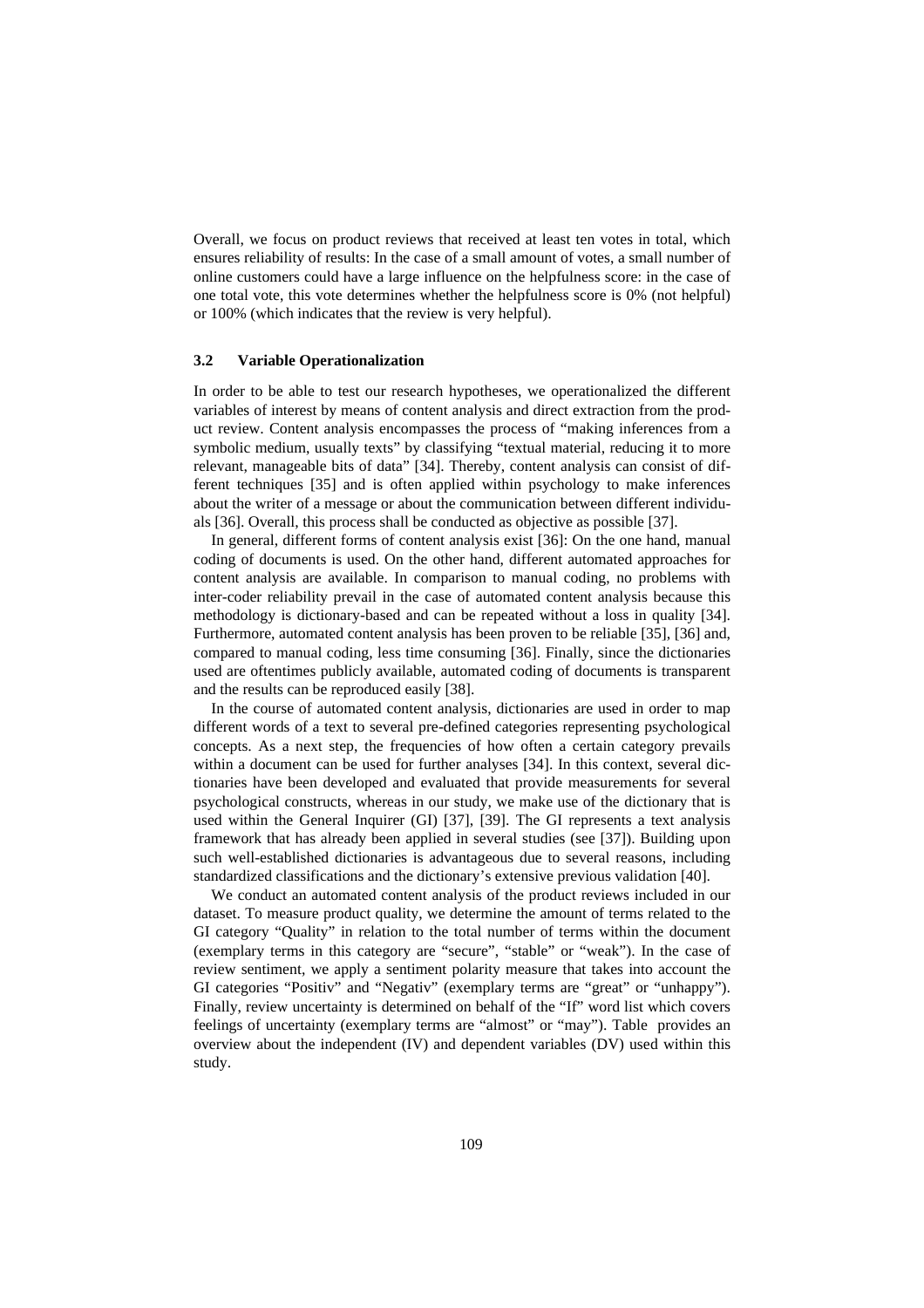| <b>Variable</b><br><b>Type</b> | <b>Research</b><br><b>Hypothesis</b>   | <b>Variable</b>   | Operationalization                                                                                       |
|--------------------------------|----------------------------------------|-------------------|----------------------------------------------------------------------------------------------------------|
|                                | H1: Product<br>Ouality                 | Quality           | Ratio based on GI-Category "Quality"<br>related to the total number of words.                            |
| IV                             | H <sub>2</sub> : Review<br>Sentiment   | Polarity          | Ratio based on GI-Categories "Positiv"<br>and "Negativ":<br>$(Positiv - Negativ) / (Positiv + Negativ).$ |
|                                | H <sub>3</sub> : Review<br>Uncertainty | Uncertainty       | Ratio based on GI-Category "If" related<br>to the total number of words.                                 |
|                                | Control                                | ProductType       | 1 if experience good; 0 if search good.                                                                  |
|                                |                                        | Extremity         | Star Rating - Mean Rating.                                                                               |
|                                | Variables                              | Depth             | Number of Words.                                                                                         |
|                                |                                        | <b>TotalVotes</b> | Number of Votes.                                                                                         |
| DV                             |                                        | Helpfulness       | Number of Helpful Votes divided by<br>Total Votes.                                                       |

**Table 2.** Operationalization of Independent (IV) and Dependent Variables (DV)

Next to these variables that are measured by means of automated content analysis, we also extract several control variables from the review pages and operationalize these variables as defined in [2]: We include a dummy variable representing the product type, i.e. the question whether the product is a search or an experience good. Furthermore, we measure review depth as the number of words the review consists of. TotalVotes is measured as the number of people who participated at the voting, i.e. who voted the review to be either helpful or not helpful.

In the case of review extremity, Mudambi and Schuff (2010) only use the star rating as well as the squared star rating for operationalization [2]. However, since our study covers different products per category having different average ratings, we operationalize review extremity by the absolute difference between the star rating of the review and the average star rating of the product and are thus in line with the definition by [20]. This ensures that extremity measures how extreme a review is related to the average review concerning a certain product.

Finally, review helpfulness is measured as the number of helpful votes divided by the number of total votes. Due to the fact that we only consider reviews with at least ten votes, this measure can always be calculated and is not as volatile as in the case of a small number of votes taken into account.

### **3.3 Regression Analysis**

To investigate the impact of the independent variables on review helpfulness, we follow previous research and use Tobit regression [2], [4], [8]. In comparison to OLS regression, Tobit regression is appropriate because it covers the following aspects. At first, the dependent variable is censored [2], which means that it has lower and upper bounds: if nobody considers a review as helpful, review helpfulness is zero and cannot be below this level. In contrast, if everybody considers the review as helpful, help-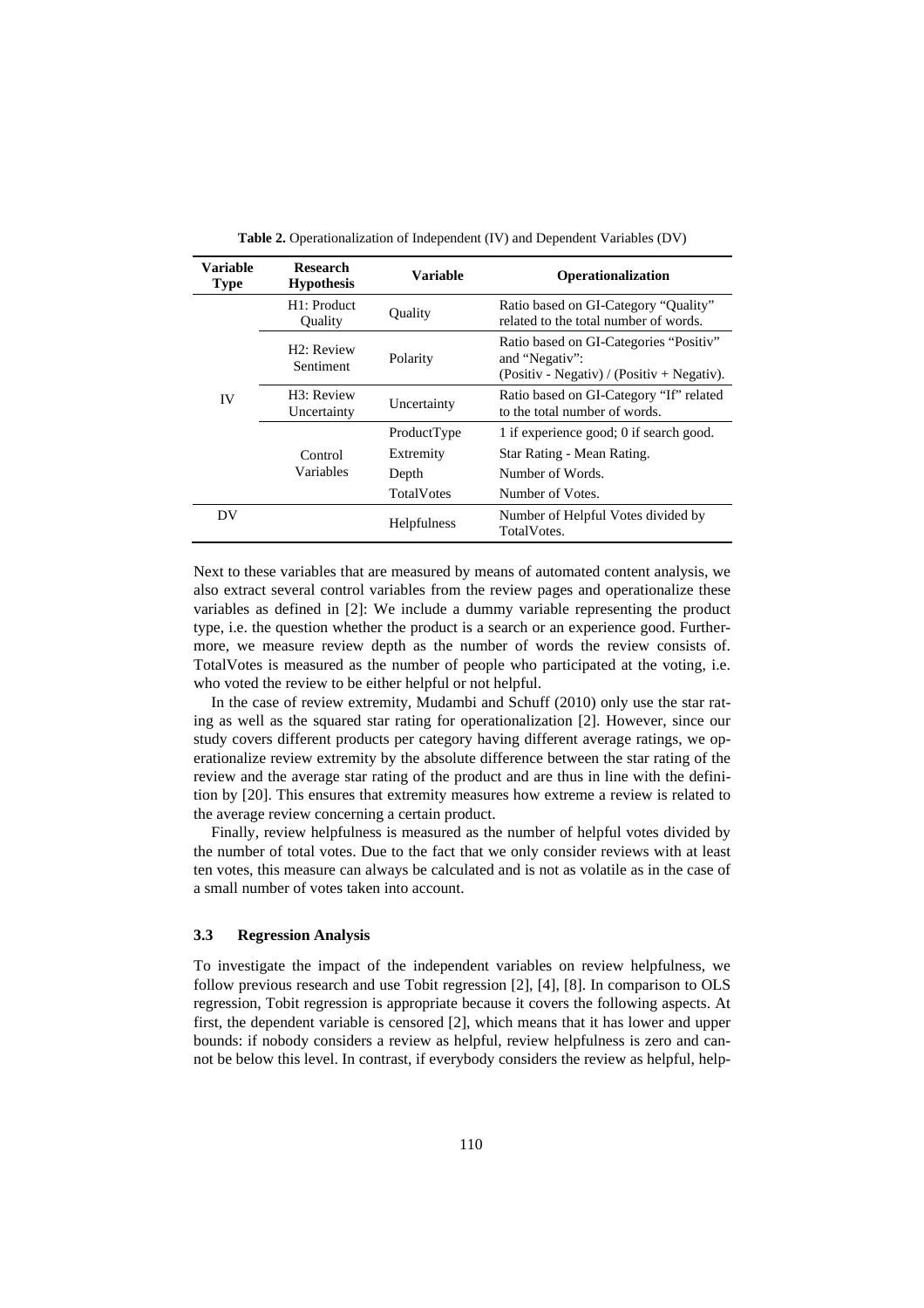fulness is 100%. At second, there exists a selection problem concerning the customers participating in the voting since not every reader also evaluates the reviews' helpfulness [2]. Equation 1 shows the regression run within our study. Thereby, we include the different hypothesized independent variables including the moderation effects as well as the control variables (ProductType, Extremity, Depth, TotalVotes) and, as proposed by Mudambi and Schuff (2010), the corresponding interaction effects (Extremity x ProductType, Depth x ProductType) [2].

$$
Helpfulness = Constant + \beta_1 Quality + \beta_2 Polarity + \beta_3 Uncertainty + \beta_4 (Quality x ProductType) + \beta_5 (Polarity x ProductType) + \beta_6 (Uncertainty x ProductType) + \beta_7 Controls + \varepsilon
$$
 (1)

## **4 Empirical Study**

#### **4.1 Descriptive Statistics**

In total, our dataset consists of 4,970 product reviews. As can be seen from Table 3, 1,245 product reviews deal with search goods and the remaining 3,725 product reviews deal with experience goods.

In order to provide first insights into the difference between search and experience goods, we test whether both product types differ. Therefore, the Wilcoxon-signedrank test for equality of the different variables' medians is applied. As Table shows, product reviews related to search goods contain a significantly larger amount of statements related to product quality. Additionally, reviews related to experience goods also contain more uncertain statements as compared to search goods. This result can be explained by the fact that the evaluation of experience goods is oftentimes more subjective and thus, reviewers are less certain as compared to objective criteria. In the case of sentiment polarity, no significant difference can be detected. Related to the control variables, we confirm that the reviews related to search goods are perceived to be more helpful than reviews related to experience goods [2].

In order to ensure that our regression setup leads to satisfactory results, we check the corresponding variable correlations in order to avoid multicollinearity. As Table shows, the correlations between the different independent variables are very low. It has to be noted that there is a negative correlation between review helpfulness and review extremity: if the star rating of the review deviates from the average star rating, review helpfulness decreases. Additionally, these results provide evidence that the different categories of the General Inquirer used in this study are almost independent, i.e. terms contained in one word list are only rarely contained in another word list.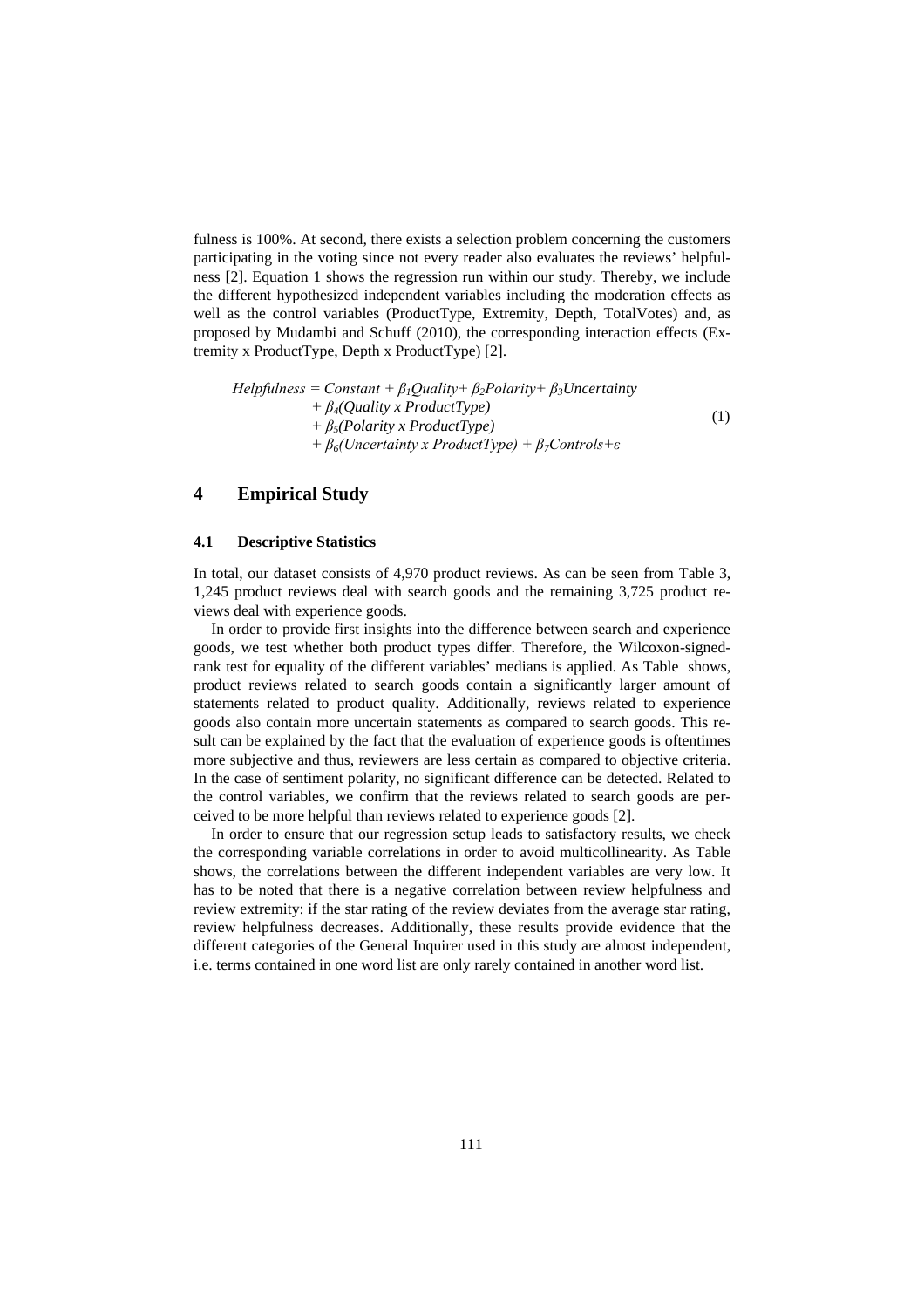| <b>Variable</b>   | <b>Full Sample</b><br>Mean (SD) | <b>Search Goods</b><br>Mean (SD) | <b>Experience Goods</b><br>Mean (SD) | p-value |
|-------------------|---------------------------------|----------------------------------|--------------------------------------|---------|
| Quality           | 0.0178<br>(0.0190)              | 0.0241<br>(0.0230)               | 0.0157<br>(0.0170)                   | 0.0000  |
| Polarity          | 0.2429<br>(0.3486)              | 0.2467<br>(0.3642)               | 0.2416<br>(0.3432)                   | 0.4986  |
| Uncertainty       | 0.0180<br>(0.0170)              | 0.0163<br>(0.0183)               | 0.0185<br>(0.0164)                   | 0.0000  |
| Extremity         | 1.5868<br>(0.9257)              | 1.4595<br>(1.0759)               | 1.6294<br>(0.8658)                   | 0.0005  |
| Depth             | 245.1535<br>(316.7760)          | 299.0233<br>(339.5894)           | 227.1487<br>(306.7206)               | 0.0000  |
| <b>TotalVotes</b> | 41.3388<br>(140.2850)           | 53.2185<br>(146.8246)            | 37.3683<br>(137.8224)                | 0.0001  |
| Helpfulness       | 0.5989<br>(0.2779)              | 0.7443<br>(0.2884)               | 0.5503<br>(0.2565)                   | 0.0000  |
| n                 | 4970                            | 1245                             | 3725                                 |         |

**Table 3.** Descriptive Statistics

(p-value indicates the results of a Wilcoxon rank-sum test for equality of medians related to search and experience goods)

|   | Variable          | 1       | 2       | 3       | 4       | 5    | 6    |  |
|---|-------------------|---------|---------|---------|---------|------|------|--|
| 1 | Quality           |         |         |         |         |      |      |  |
| 2 | Polarity          | $-0.03$ |         |         |         |      |      |  |
| 3 | Uncertainty       | $-0.01$ | 0.01    |         |         |      |      |  |
| 4 | Extremity         | $-0.05$ | $-0.11$ | 0.02    |         |      |      |  |
| 5 | Depth             | $-0.03$ | 0.00    | 0.04    | $-0.21$ |      |      |  |
| 6 | <b>TotalVotes</b> | 0.02    | 0.01    | 0.02    | $-0.07$ | 0.20 |      |  |
|   | Helpfulness       | 0.09    | 0.01    | $-0.05$ | $-0.53$ | 0.25 | 0.13 |  |

**Table 4.** Variable Correlations

#### **4.2 Empirical Results**

Table shows the regression estimates of our research model. Related to the impact of statements related to product quality on review helpfulness, we confirm H1a at a 10% level of significance. As follows, if reviews focus on product quality, review helpfulness increases. However, the significance level of Quality is lower than the significance levels of other explanatory variables. This indicates that statements related to product quality influence review helpfulness, but the influence of other variables is more evident. In contrast, H1b has to be rejected since the moderating effect Quality x ProductType is not significant. Thus, product type does not moderate the positive relationship between product quality and review helpfulness.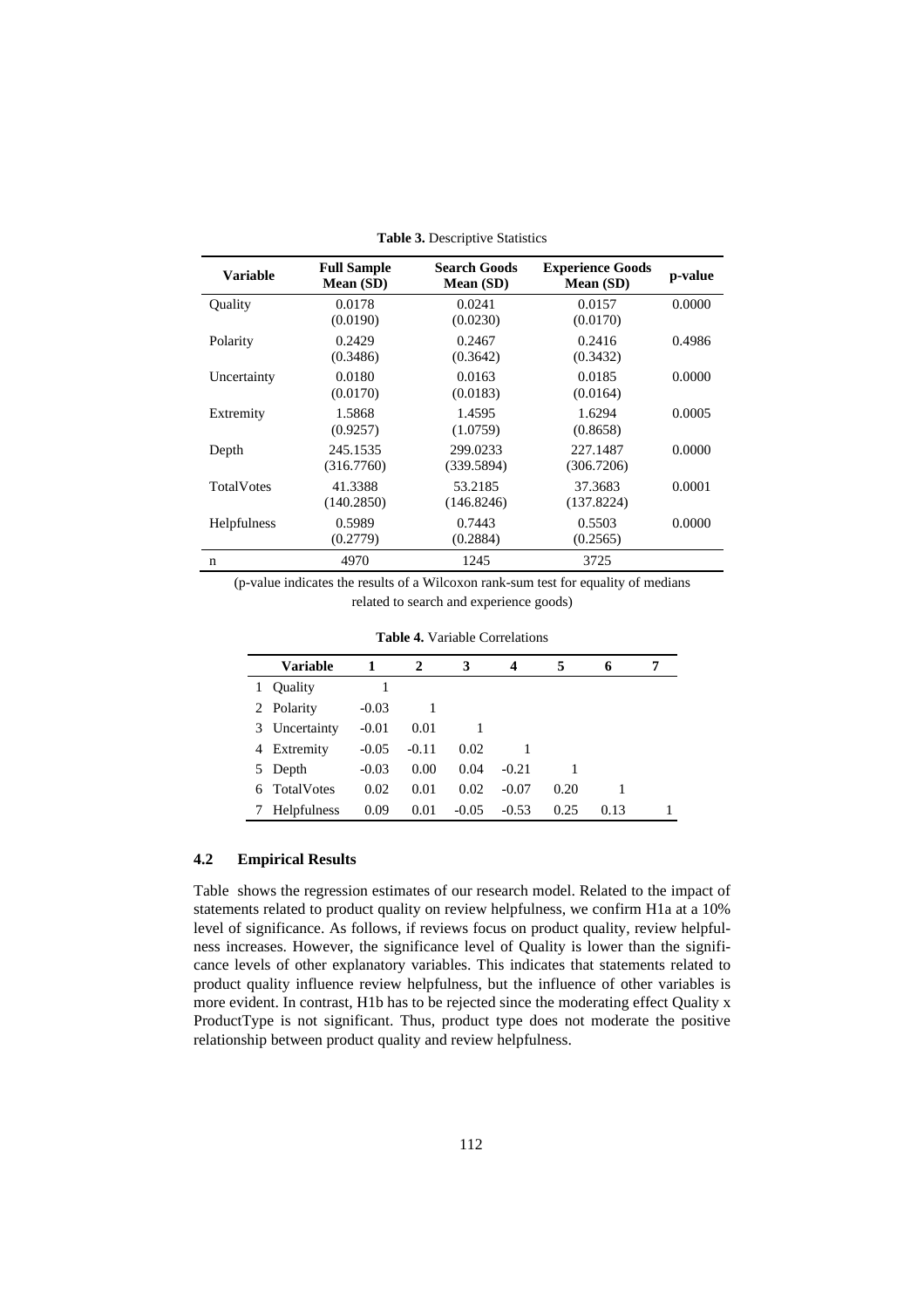Related to H2a, we find that positive review sentiment polarity increases review helpfulness, which is significant at a 1% level. Related to H2b, we confirm the negativity bias for experience goods: the moderating effect (Polarity x ProductType) is negative and significant at a 1% level of significance. If the regression coefficients are taken into account, it can be noted that for reviews with negative sentiment polarity, a positive impact on review helpfulness can be measured since the coefficient for the moderating effect has an absolute value that is larger than the coefficient of polarity. In contrast, positive sentiment polarity decreases review helpfulness because negative sentiment is perceived to be more accurate and helpful [7].

In order to test H3a, we consider whether statements related to uncertainty have a negative impact on review helpfulness. As can be seen from the negative coefficient that is significant at a 1% level of significance, H3a can be confirmed. Consequently, if a reviewer is not convinced of his review and uses statements expressing uncertainty, the review is perceived as less helpful. However, related to H3b, it can be noted that for experience goods, uncertain statements have a minor impact on review helpfulness: the moderating effect is positive and significant at a 5% level of significance. As a result, H3b can be accepted.

Finally, related to the control variables, we confirm that reviews related to search goods are generally perceived to be more helpful than reviews related to experience goods. This is evidenced by the significant negative impact of the ProductType dummy variable. Furthermore, product reviews that are connected with a star rating having a large deviation from the average star rating are also perceived to be less helpful. This effect is significant at a 1% level of significance. Additionally, the variables controlling for review depth and total votes as well as the corresponding moderating effects have a significant impact on review helpfulness.

| <b>Variable</b>           | Coefficient | <b>Standard</b><br><b>Error</b> |          | p-value      |
|---------------------------|-------------|---------------------------------|----------|--------------|
| Constant                  | 0.8763      | 0.0198                          | 44.24    | ***<br>0.000 |
| Ouality                   | 0.4774      | 0.2897                          | 1.65     | *<br>0.099   |
| Polarity                  | 0.0910      | 0.0197                          | 4.63     | ***<br>0.000 |
| Uncertainty               | $-1.2251$   | 0.3846                          | $-3.19$  | ***<br>0.001 |
| Quality x ProductType     | $-0.3463$   | 0.3660                          | $-0.95$  | 0.344        |
| Polarity x ProductType    | $-0.1621$   | 0.0226                          | $-7.18$  | ***<br>0.000 |
| Uncertainty x ProductType | 0.9658      | 0.4490                          | 2.15     | **<br>0.032  |
| ProductType               | $-0.0727$   | 0.0226                          | $-3.22$  | ***<br>0.001 |
| Extremity                 | $-0.1227$   | 0.0069                          | $-17.82$ | ***<br>0.000 |
| Depth                     | 0.0002      | 0.0000                          | 7.85     | ***<br>0.000 |
| <b>TotalVotes</b>         | 0.0001      | 0.0000                          | 3.85     | ***<br>0.000 |
| Extremity x ProductType   | $-0.0356$   | 0.0082                          | $-4.34$  | ***<br>0.000 |
| Depth x ProductType       | $-0.0001$   | 0.0000                          | $-2.95$  | ***<br>0.003 |

**Table 5.** Tobit-Regression Estimates Explaining Review Helpfulness (n=4970, p >  $\chi^2$  = 0.000)

\* / \*\* / \*\*\* indicate significance at a  $10\%$  / 5% / 1% level.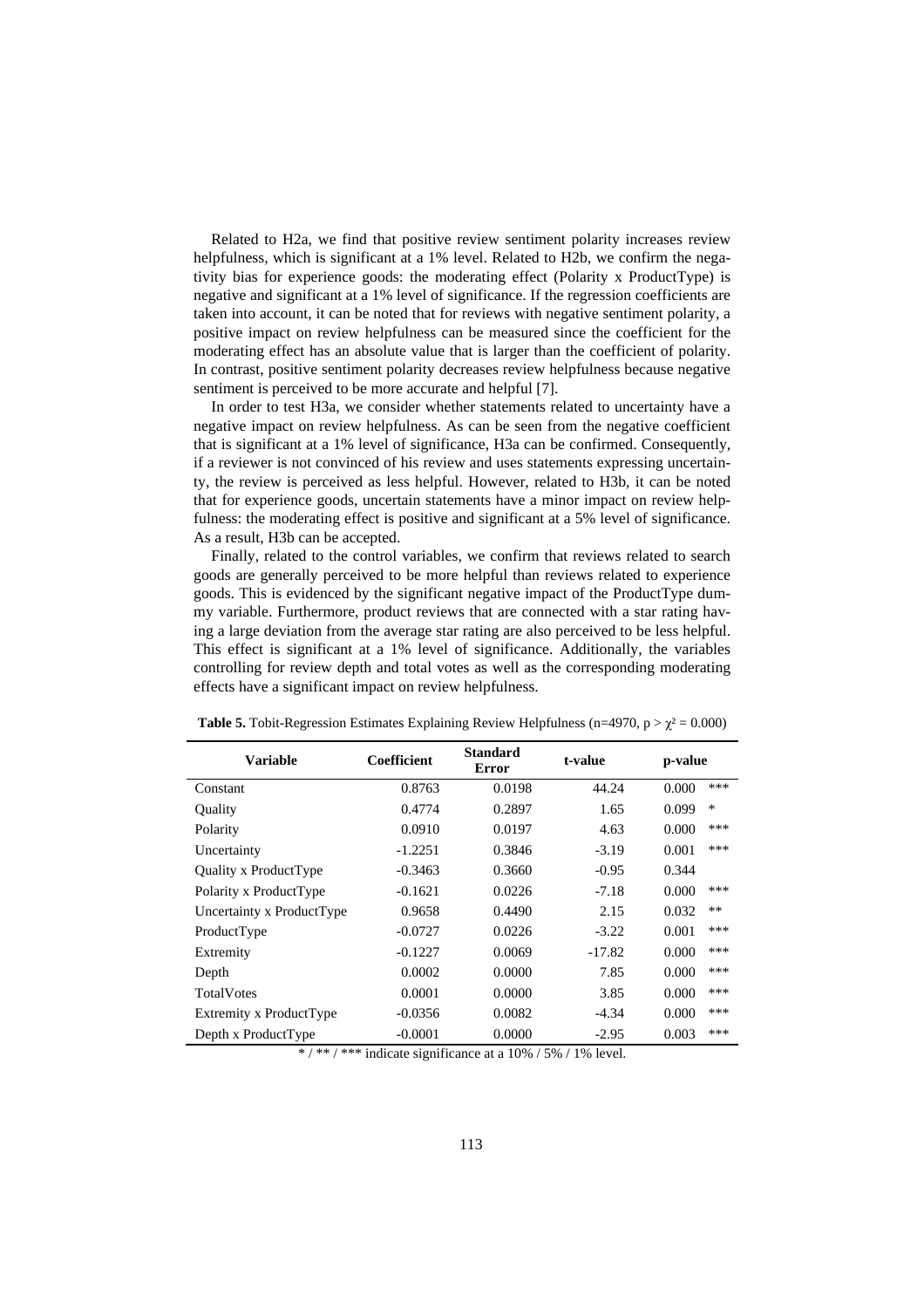#### **4.3 Discussion**

Our study shows that, next to general text characteristics such as review length, a more fine-grained textual analysis enhances the understanding of review helpfulness. Thereby, the hypothesized impact of textual aspects related to product quality, review sentiment and review uncertainty on the perceived helpfulness of online product reviews is confirmed.

Furthermore, our results confirm and extend the knowledge about the impact of the product type on review helpfulness. In line with previous research, we find that reviews related to search goods have, compared to experience goods, a higher helpfulness rating [2]. In this context, we also show that variables can have a reversed impact on review helpfulness for different product categories: as positive review sentiment increases the helpfulness of product reviews dealing with search goods, negative review sentiment increases the helpfulness of reviews about experience goods.

Taking into account the control variables, we confirm previous results in terms of the positive impact of review depth and the negative impact of review extremity. In contrast to Mudambi and Schuff (2010), who find a negative impact of the number of total votes on review helpfulness [2], we measure a small positive impact. This result can be explained by the fact that we only take into account reviews that received at least 10 votings in order to improve the reliability of our results.

In line with Mudambi and Schuff (2010), we are aware of one limitation that is caused by the methodology used to assess review helpfulness [2]. Since review helpfulness is measured on the basis of the votes of the online retailers' clients who participate in the voting, the results may not fully cover the perceptions of clients who do not participate. From a methodological point of view, automated content analysis bears the limitation that the results depend on the dictionary used. If a term that characterizes a certain category is not included in the dictionary, the results may be biased [36]. However, we address this issue by applying standardized and well-established dictionaries as delivered by the General Inquirer [37], [39]. Furthermore, especially in the context of sentiment analysis, an approach that is based on term frequencies does not cover complex language constructs such as irony [41]. However, these concepts are often hard to identify by humans and related term-based approaches (as used within this study) have already been successfully applied for sentiment analysis in other disciplines [42].

Finally, since product reviews have been found to influence sales, different product manufacturers have already started to publish very positive product reviews to increase the sales of their products or very negative product reviews in order to decrease the sales of their competitors [1]. Thus, analyzing product reviews published within the internet bears the risk that such manipulated reviews are part of the dataset and thus, the results of the study may be biased. However, this issue is addressed due to the fact that our results are based on an analysis of different products, so a manipulation related to a single product would only have a small impact on the overall results. Furthermore, since the products analyzed in our study are best sellers and connected with a large number of reviews, a manipulator would have to post a large amount of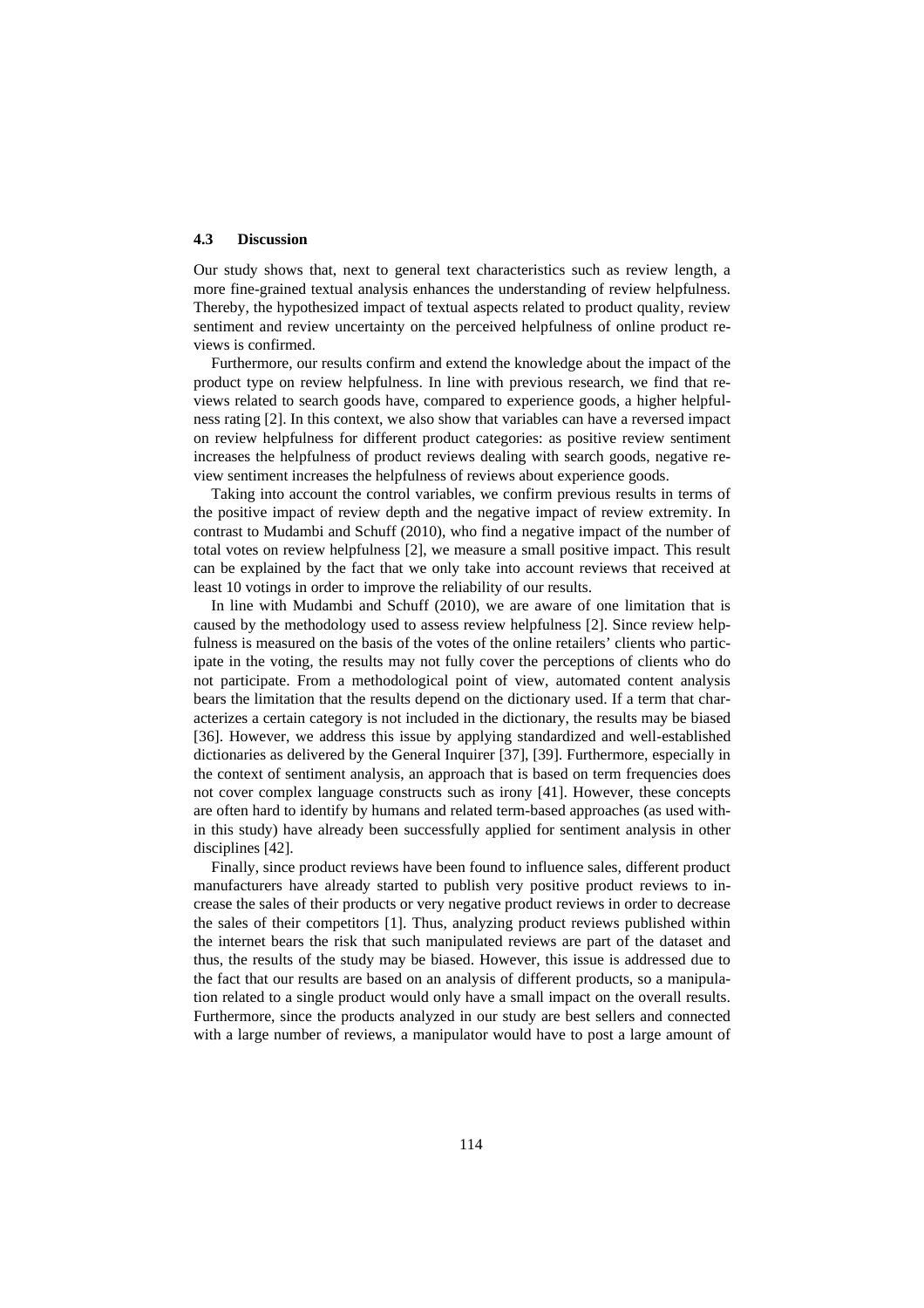manipulated reviews which makes a manipulation more time-consuming and less probable.

# **5 Summary and Conclusion**

Product reviews have become important for online consumers and online retailers. In order to reduce information overload, previous research has started to identify the factors influencing review helpfulness in order to evaluate the helpfulness of unrated product reviews and to display the most helpful ones. Within this study, we extended the basic research model by Mudambi and Schuff (2010) [2] that only takes into account review extremity, review depth and product type and find that product quality, review sentiment and review uncertainty influence the level of review helpfulness. Thereby, product category moderates these relationships except from product quality.

With this study, we contribute to review diagnosticity theory by providing and evaluating a research model in order to explain which factors has an impact on review helpfulness. As follows, we confirm the impact of review extremity and review depth and extend review diagnosticity theory with the incorporation of product quality, review uncertainty and review sentiment. From a methodological point of view, we perform a deeper text analysis and also measure review sentiment based on textual content analysis rather than the number of stars.

From a practical point of view, we provide a basis for online retailers who want to develop review ranking systems for unrated reviews. In this context, they can apply the text analysis methodology which is part of this study in order to evaluate the different aspects of unrated online product reviews to identify the most helpful ones. Furthermore, review sentiment, product quality and review uncertainty could also be used as input variables for machine learning classifiers evaluating review helpfulness. Our study also provides helpful insights for online retailers to update their guidelines for online consumers on how reviews should be structured so that they are perceived as helpful. In this context, they should advise online consumers to basically focus on product-related characteristics, avoid uncertain statements and use positive sentiment for search goods and negative sentiment for experience goods.

Within future research, we plan to extend our study in multiple research directions. At first, we plan to investigate whether the cultural background of reviewers influences review style and the corresponding helpfulness assessments. Therefore, we want to examine product reviews related to products that are sold in different countries. Furthermore, our current study takes into account product reviews published on amazon.com which facilitates us to take a variety of products into account. Within further research, we want to extend our study on further data sources such as tripadvisor.com or imdb.com to validate whether the results remain robust also for reviews focusing on hotels and movies. Finally, since this study has the objective to explain what makes reviews helpful, as a next step, we plan to apply the understanding gained within this study in order to train and evaluate different machine learning classifiers to forecast the helpfulness of product reviews.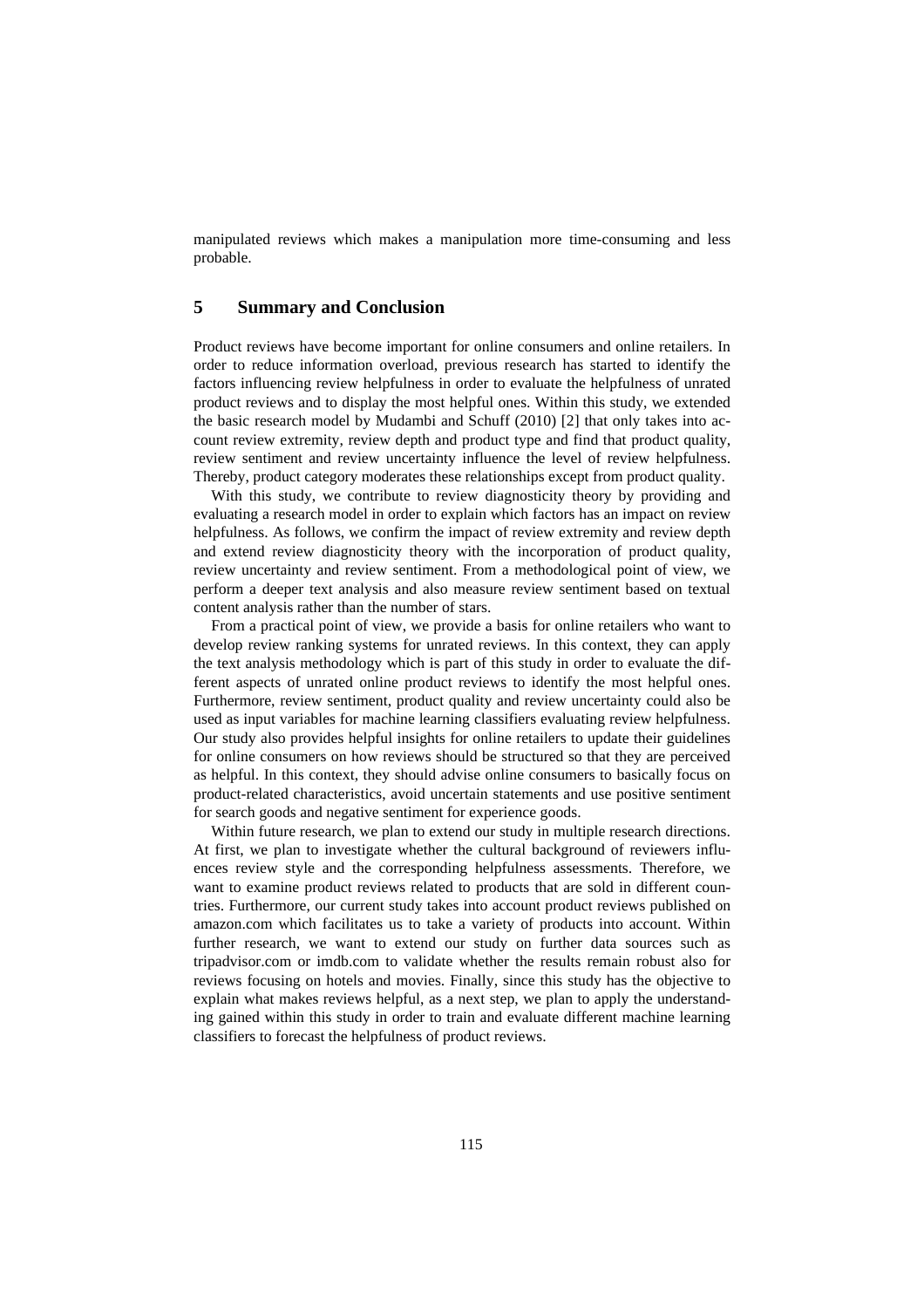# **References**

- 1. Chevalier, J.A., Mayzlin, D.: The Effect of Word of Mouth on Sales: Online Book Reviews. Journal of Marketing Research 43, 345–354 (2006)
- 2. Mudambi, S.M., Schuff, D.: What Makes a Helpful Online Review? A Study of Customer Reviews on amazon.com. MIS Quarterly 34, 185–200 (2010)
- 3. Ghose, A., Ipeirotis, P.G.: Estimating the Helpfulness and Economic Impact of Product Reviews: Mining Text and Reviewer Characteristics. IEEE Transactions on Knowledge and Data Engineering 23, 1498–1512 (2011)
- 4. Yin, D., Bond, S., Zhang, H.: Dreading and Ranting: The Distinct Effects of Anxiety and Anger in Online Seller Reviews.In: ICIS 2011 Proceedings (2011)
- 5. Forman, C., Ghose, A., Wiesenfeld, B.: Examining the Relationship Between Reviews and Sales: The Role of Reviewer Identity Disclosure in Electronic Markets. Information Systems Research 19, 291–313 (2008)
- 6. Zhu F, Z.X.: Impact of online consumer reviews on sales: the moderating role of product and consumer characteristics. Journal of Marketing 74, 133–148 (2010)
- 7. Wu, P., van der Heijden, H., Korfiatis, N.: The Influences of Negativity and Review Quality on the Helpfulness of Online Reviews. In: ICIS 2011 Proceedings (2011)
- 8. Korfiatis, N., García-Bariocanal, E., Sánchez-Alonso, S.: Evaluating content quality and helpfulness of online product reviews: The interplay of review helpfulness vs. review content. Electronic Commerce Research and Applications 11, 205–217 (2012)
- 9. Zeithaml, V.A.: Consumer Perceptions of Price, Quality, and Value: A Means-End Model and Synthesis of Evidence. Journal of Marketing 52, 2–22 (1988)
- 10. Yang, Z., Fang, X.: Online service quality dimensions and their relationships with satisfaction: A content analysis of customer reviews of securities brokerage services. International Journal of Service Industry Management 15, 302–326 (2004)
- 11. Schindler, R.M., Bickart, B.: Perceived helpfulness of online consumer reviews: The role of message content and style. Journal of Consumer Behaviour. 11, 234–243 (2012)
- 12. Marks, G., Miller, N.: The Effect of Certainty on Consensus Judgments. Personality and Social Psychology Bulleting 11, 165–177 (1985)
- 13. Bennett, P.D., Harrell, G.D.: The Role of Confidence in Understanding and Predicting Buyers' Attitudes and Purchase Intentions. Journal. of Consumer Research 2, 110–117 (1975)
- 14. Mullainathan, S., Schwartzstein, J., Shleifer, A.: Coarse Thinking and Persuasion. The Quarterly Journal of Economics 123, 577–619 (2008)
- 15. Nelson, P.: Information and Consumer Behavior. Journal of Political Economy 78, 311– 329 (1970)
- 16. Klein, L.R.: Evaluating the Potential of Interactive Media through a New Lens: Search versus Experience Goods. Journal of Business Research 41, 195–203 (1998)
- 17. Sweeney, J.C., Soutar, G.N.: Consumer perceived value: The development of a multiple item scale. Journal of Retailing 77, 203–220 (2001)
- 18. Howard, J.A., Sheth, J.N.: The Theory of Buyer Behavior. Wiley, New York (1969)
- 19. Feldman, J., Lynch, J.: Self-Generated Validity and Other Effects of Measurement on Belief, Attitude, Intention, and Behavior. Journal of Applied Psychology 73, 421–435 (1988)
- 20. Krosnick, J.A., Boninger, D.S., Chuang, Y.C., Berent, M.K., Camot, C.G.: Attitude Strength: One Construct or Many Related Constructs? Journal of Personality and Social Psychology 65, 1132–1151 (1993)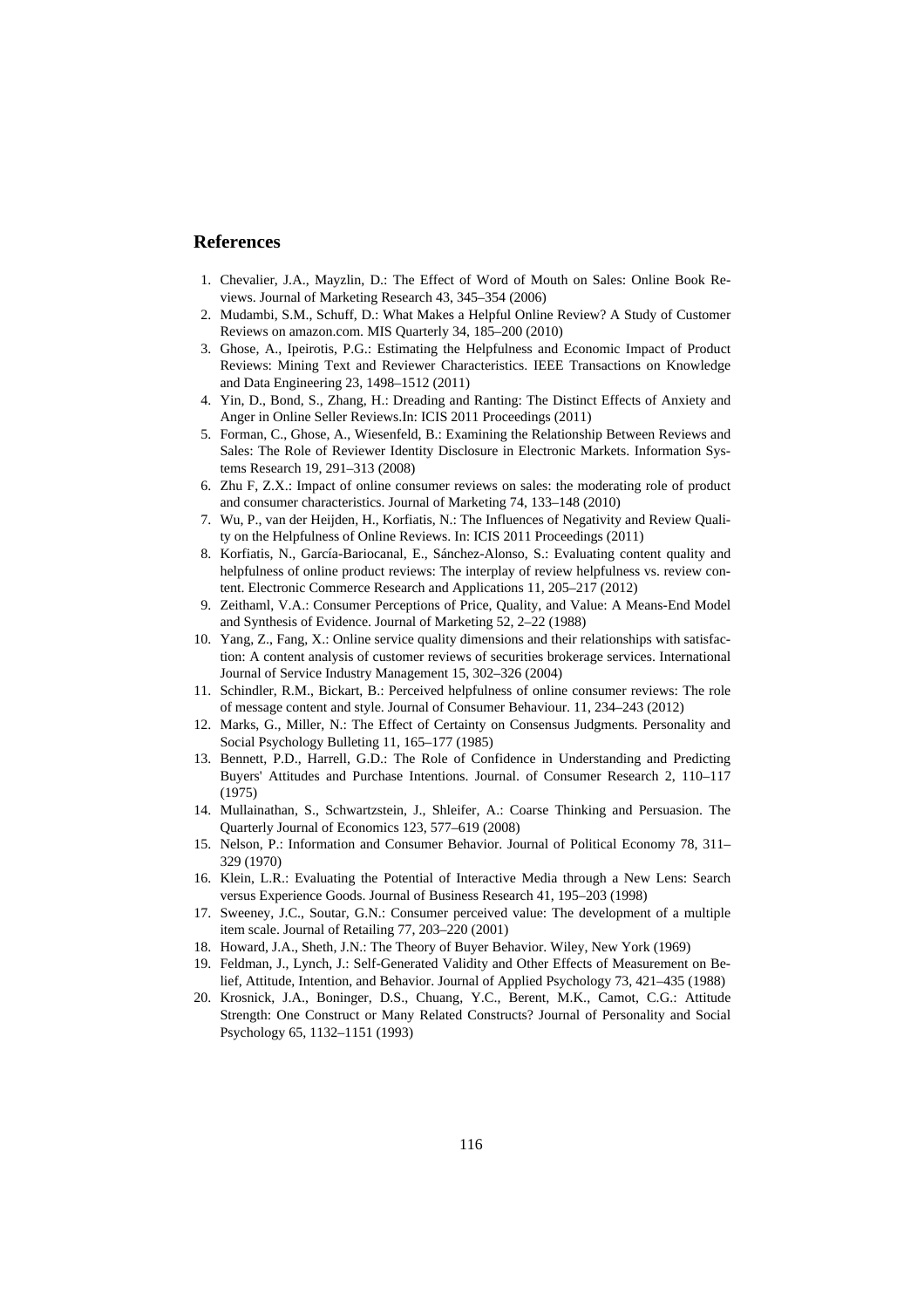- 21. Gershoff, A.D., Mukherjee, A., Mukhopadhyay, A.: Consumer Acceptance of Online Agent Advice: Extremity and Positivity Effects. Journal of Consumer Psychology 13, 161– 170 (2003)
- 22. Li, J., Zhan, L.: Online Persuasion: How the Written Word Drives WOM. Journal of Advertising Research 51, 239–257 (2011)
- 23. Cheung, C.M., Lee, M.K., Rabjohn, N.: The impact of electronic word-of-mouth: The adoption of online opinions in online customer communities. Internet Research 18, 229– 247 (2008)
- 24. Wen, I.: Factors affecting the online travel buying decision: a review. International Journal of Contemporary Hospitality Management 21, 752–765 (2009)
- 25. McCluskey, J.J.: A Game Theoretic Approach To Organic Foods: An Analysis Of Asymmetric Information And Policy. Agricultural and Resource Economics Review 29, 1–9 (2000)
- 26. Merriam-Webster: Merriam-Webster Online Dictionary: Sentiment. http://www.merriamwebster.com/dictionary/sentiment
- 27. Pang, B., Lee, L., Vaithyanathan, S.: Thumbs up? Sentiment Classification using Machine Learning Techniques. In: Proceedings of the Conference on Empirical Methods in Natural Language Processing, 79–86, Philadelphia (2002)
- 28. Uhl, M.W.: Explaining U.S. consumer behavior with news sentiment. ACM Transactions on Management Information Systems 2, 1–18 (2011)
- 29. Xia, L., Nasr N. I.: Word of Mouse: The Role of Cognitive Personalization in Online Consumer Reviews. Journal of Interactive Advertising Research 9, 3–13 (2008)
- 30. Elberse, A., Eliashberg, J.: Demand and Supply Dynamics for Sequentially Released Products in International Markets: The Case of Motion Pictures. Marketing Science 22, 329–354 (2003)
- 31. Mahajan, V., Muller, E., Kerin, R.A.: Introduction Strategy for New Products with Positive and Negative Word-of-Mouth. Management Science 30, 1389–1404 (1984)
- 32. Jordan, N.: The "Asymmetry" of "Liking" and "Disliking": A Phenomenon Meriting Further Reflection and Research. The Public Opinion Quarterly 29, 315–322 (1965)
- 33. Rozin, P., Royzman, E.B.: Negativity Bias, Negativity Dominance, and Contagion. Personality and Social Psychology Review 5, 296–320 (2001)
- 34. Weber, R.P.: Measurement models for content analysis. Quality & Quantity 17, 127–149 (1983)
- 35. Schnurr, P.P., Rosenberg, S.D., Oxman, T.E., Tucker, G.: A Methodological Note on Content Analysis: Estimates of Reliability. Journal of Personality Assessment 50, 601–609 (1986)
- 36. Rosenberg, S.D., Schnurr, P.P., and Oxman, T. E.: Content Analysis: A Comparison of Manual and Computerized Systems. Journal of Personality Assessment 54, 298–310 (1990)
- 37. Stone, P.J., Hunt, E.B.: A Computer Approach to Content Analysis: Studies Using the General Inquirer System. Proceedings of the AFIPS Spring Joint Computer Conference, 241–256 (1963)
- 38. Weber, R.P.: Computer-aided content analysis: A short primer. Qualitative Sociology 7, 126–147 (1984)
- 39. Stone, P.J., Bales, R.F., Namenwirth, J.Z., Ogilvie, D.M.: The general inquirer: A computer system for content analysis and retrieval based on the sentence as a unit of information. Behavioral Science 7, 484–498 (1962)
- 40. Weber, R.P.: Basic Content Analysis Sage, Newbury Park (1990)